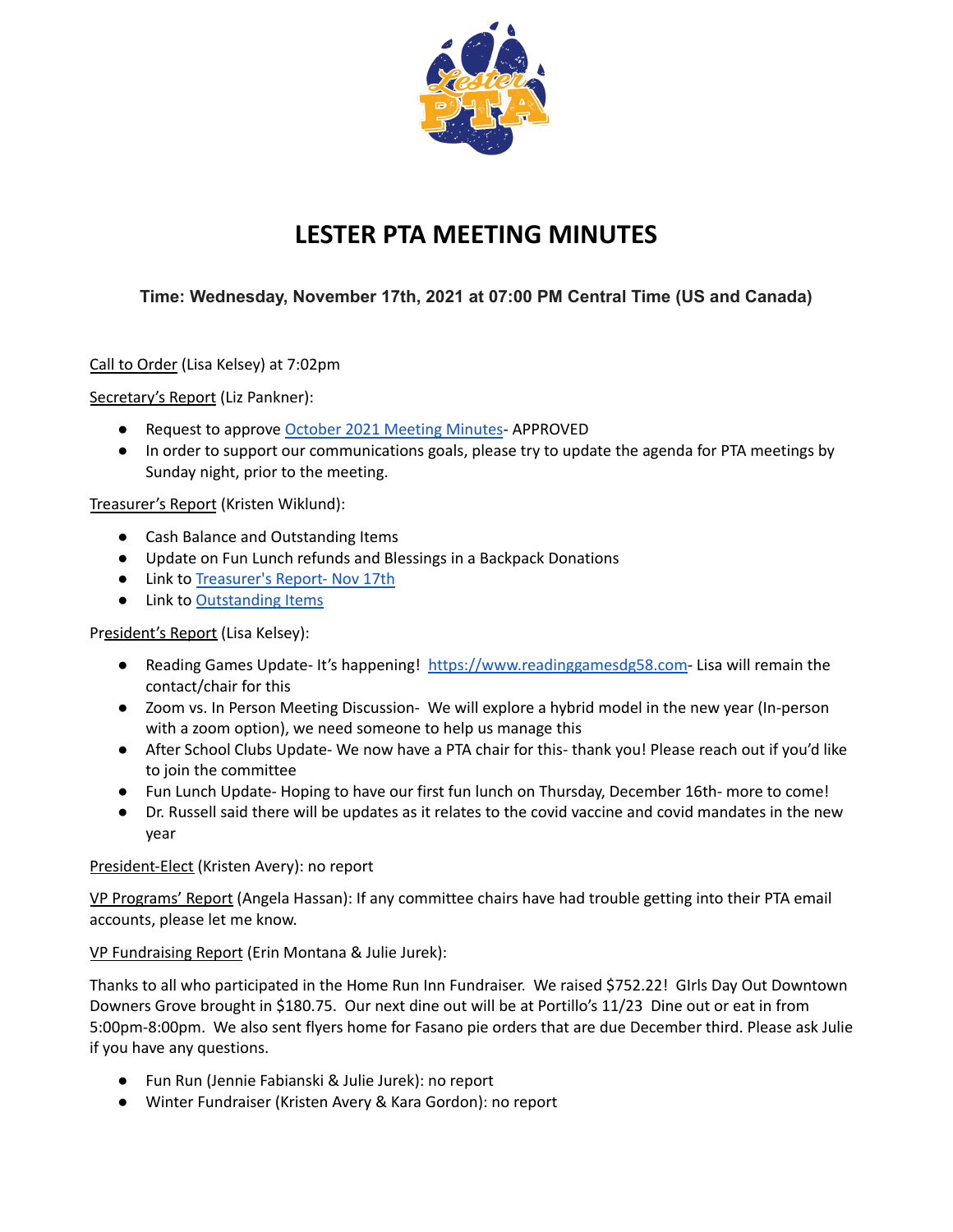

● Other fundraising: no report from Box Tops

VP Communications Report (Julia Mazurek & Jennifer Gawel):

- Website Update is Underway!!!
- Goal is to simplify and make this YOUR HUB for all things PTA. PTA Meeting Zoom Link & Agenda on home page.
- Additional updates are in progress: Calendar, Events, Fundraising
- Please go take a look through the site! [www.lesterpta.com](http://www.lesterpta.com)
- Coming Soon: a brief survey to better understand your communication preferences. Will take you 2 minutes or less!

E-blast (Jessica Chase): no report

VP Membership (Sara Schad):

- currently have 116 paid members vs. 159 pre-COVID, some memberships still trickling in
- Exploring options for a PTA directory

Principal's Report (Katie Novosel and Laurie Smith):

- Halloween parties were a success. Positive feedback and a sense of calm. :) Winter parties will have same guidelines
- Students participated in celebrating our Veterans by decorating our lawn with flags.
- End of 1st Trimester is Friday, Nov 19. Report cards go home December 9th.
- No School next week Wed-Fri
- No weekly covid testing next week due to shortened week
- Grade Level teachers participated in district-wide grade-level collaboration for the first time in a while. WOO HOO!
- The district has provided training to teachers on executive functioning, trauma-informed practices, and Bridges math curriculum.
- We are still seeking lunch supervisors and subs...Thank you for considering!
- Lost and Found- Please check the table. All unclaimed items will be donated by winter break.

Teachers' Report : Amy Freitag, Laura Novotny, Ms. Sopron, Josh Haushahn, Kimberly Fisher

● Thank you for support at both school and home

Committee Reports:

- Fall/Spring Book Fair (Wendy Grdina) --trying to finalize online winter book fair for first two weeks in December through Anderson Book Fairs
- Hospitality-Teacher Appreciation (Sara Schad & Karissa Campione) We are planning a holiday breakfast/ brunch for teachers and staff. Received completed "My Favorite Things" questionnaires for all teachers and most staff.
- Lester Gardens (Andrea Paris & Julia Salisbury) Garden Work Day was a success. Thank you to